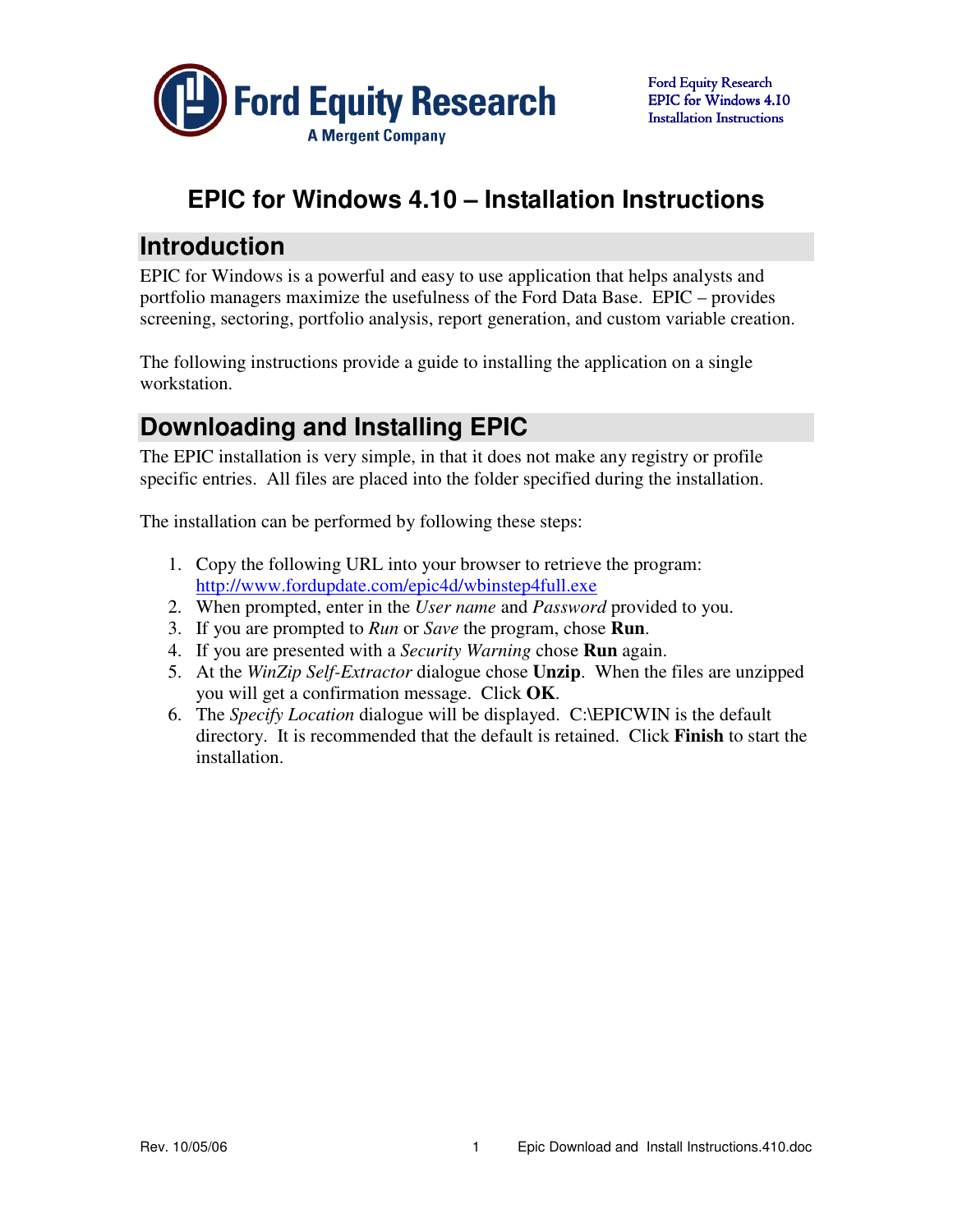

| <b>Specify Location</b> |                                                                                     |
|-------------------------|-------------------------------------------------------------------------------------|
| 믜<br>д<br>鳳<br>g        | Please specify the drive and folder where you want to install<br>EPIC<br>c:\epicwin |
|                         | Einish<br>Cancel<br>$<\!\underline{\mathsf{B}}\text{ack}$                           |

7. When the installation completes you should see the following dialogue box. You are now able to run EPIC.

| 圓<br>д | Installation successful, EPIC for Windows<br>is installed and ready for you to use. To invoke<br>EPIC, from the Start menu choose Programs ><br>Ford Investor Services > EPIC for Windows. |
|--------|--------------------------------------------------------------------------------------------------------------------------------------------------------------------------------------------|
|        |                                                                                                                                                                                            |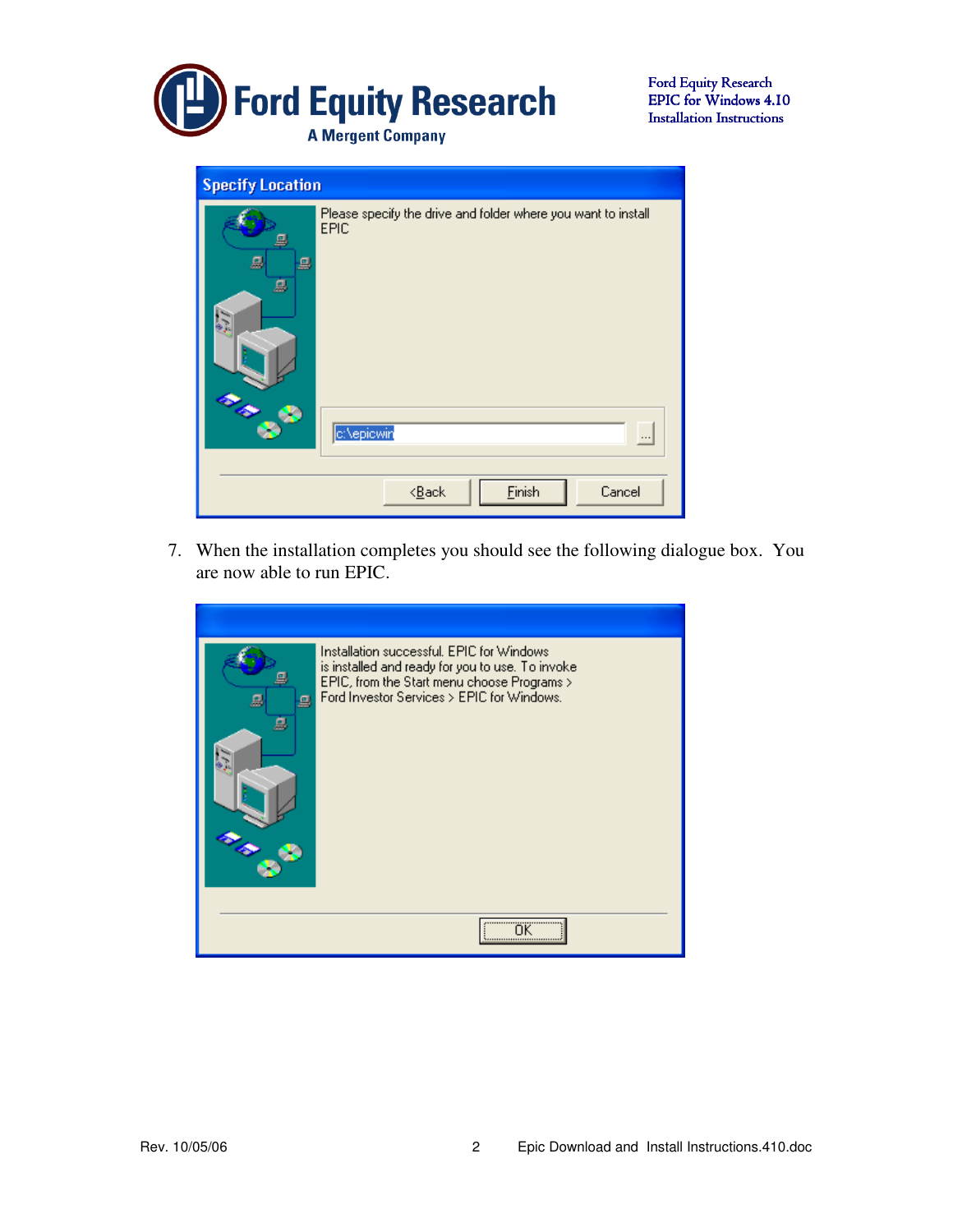

## **Database Updates**

The value of the EPIC application comes from the data provided from Ford Equity Research on a daily basis. Therefore it is important that the user is able to download the data from Ford's internet site to update EPIC.

The data is provided from www.fordupdate.com and EPIC can be configured to automatically download the database.

The following steps discuss how to update the EPIC data:

### **Configuring the Update**

Before the database can be updated the *Database Update Information* needs to be configured in EPIC.

- 1. From the Windows **Start** menu click on **All Programs**, **Ford Investor Services**, **EPIC for Windows**.
- 2. From the menu at the top of the EPIC screen select **Options**, **Database Update**. The *Database Update Information* dialogue box will be displayed.
- 3. The *Location of Ford Server and Database File* should be left as default unless instructed by Ford Technical Support.
- 4. The Username and Password fields should be filled in with the account information provided to you by Ford Technical Support.
- 5. Should you wish to use previous databases then it is recommended that you do not use the automatic update feature. If you wish EPIC to check for an update automatically every time it starts check the **Check for and install latest database each time EPIC starts** box. Otherwise the database can be loaded manually using the **Update DB** button.
- 6. The *Location for Database* should be left as default unless instructed by Ford Technical Support.
- 7. Once the information has been changed click **OK** to save your changes.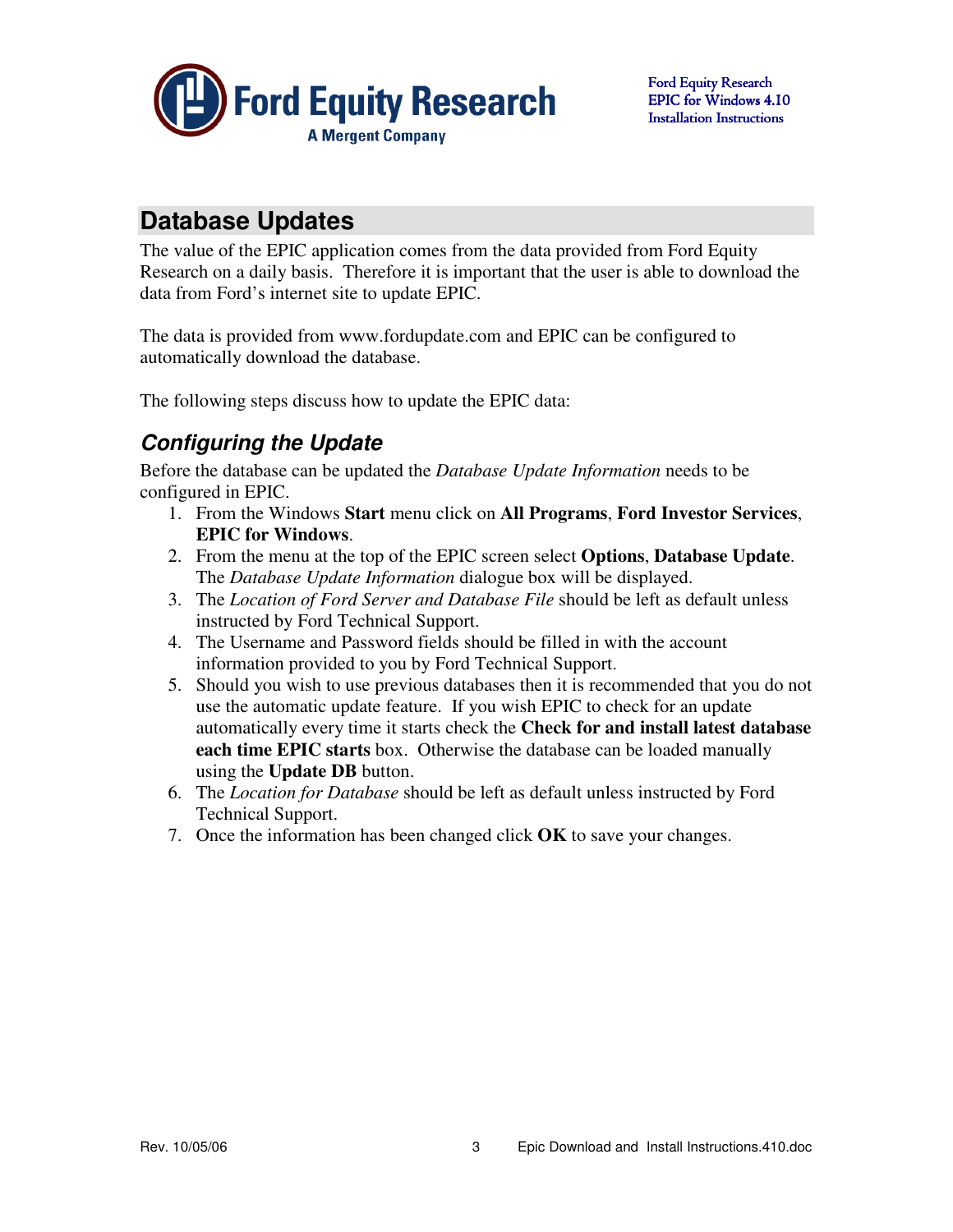

| <b>Database Update Information</b>                                                |  |  |  |  |  |  |
|-----------------------------------------------------------------------------------|--|--|--|--|--|--|
| Location of Ford Server and Database File<br>www.fordupdate.com/epic4d/epicdb.epz |  |  |  |  |  |  |
| Username<br><b>Enable Proxy</b>                                                   |  |  |  |  |  |  |
| Password                                                                          |  |  |  |  |  |  |
| Check for and install latest database each time EPIC starts                       |  |  |  |  |  |  |
| Location for Database                                                             |  |  |  |  |  |  |
| c:\epicwin                                                                        |  |  |  |  |  |  |
| Browse                                                                            |  |  |  |  |  |  |
| Cancel<br>OΚ                                                                      |  |  |  |  |  |  |

#### **Updating the Data**

Once the *Database Update Information* is configured the data can be updated.

- 1. Click on the **Update DB** button.
- 2. The *Update Data Base* dialogue will be displayed. Here you have the choice of saving your current database to reference at a later date. If you chose *Continue* at this point your existing database will be overwritten by the latest database. Click **Save** to keep a copy of your existing database.

| Update Data Base                                                                                                                                                                                        |  |  |  |  |  |  |  |  |
|---------------------------------------------------------------------------------------------------------------------------------------------------------------------------------------------------------|--|--|--|--|--|--|--|--|
| Your existing database will be overwritten. Choose Continue to<br>overwrite the current database, choose Save to first save the current<br>database under a different name, or choose Cancel to cancel. |  |  |  |  |  |  |  |  |
| Cancel<br>Save                                                                                                                                                                                          |  |  |  |  |  |  |  |  |

3. The Save Current Database Under a Different Name dialogue box is displayed. The application will select the default data directory and suggest a filename for you. Click **Save**.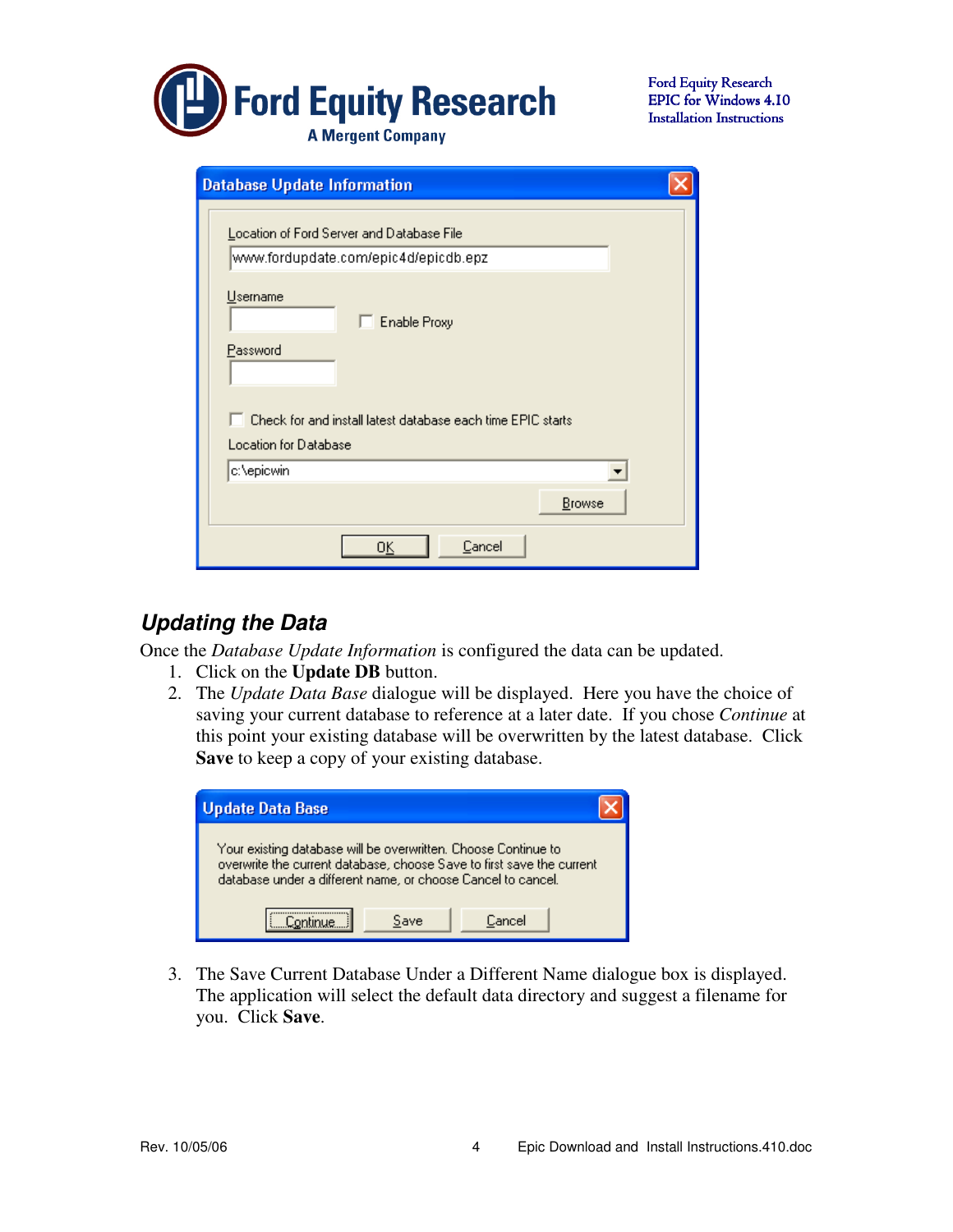

| Save Current Database Under a Different Name |                                                                                                   |                          |  |          |         |  |
|----------------------------------------------|---------------------------------------------------------------------------------------------------|--------------------------|--|----------|---------|--|
| Save in:                                     | epicwin                                                                                           |                          |  | + 图 合 丽- |         |  |
| My Recent<br>Documents<br>Desktop            | graphs<br>B EPICCNVT.DAT<br><b>同EPICDESC.DAT</b><br><b>同EPICFCAL.DAT</b><br><b>d</b> EPICSPAR.DAT |                          |  |          |         |  |
| My Documents                                 |                                                                                                   |                          |  |          |         |  |
| My Computer                                  |                                                                                                   |                          |  |          |         |  |
|                                              | File name:                                                                                        | ep120205.dat             |  |          | $S$ ave |  |
| My Network<br>Places                         | Save as type:                                                                                     | Database files (ep*.dat) |  |          | Cancel  |  |

4. Once the database has been saved a new one will be downloaded from the Internet and expanded into the database directory. After the update has completed the new database date will be displayed in the bottom right hand corner of the EPIC screen.